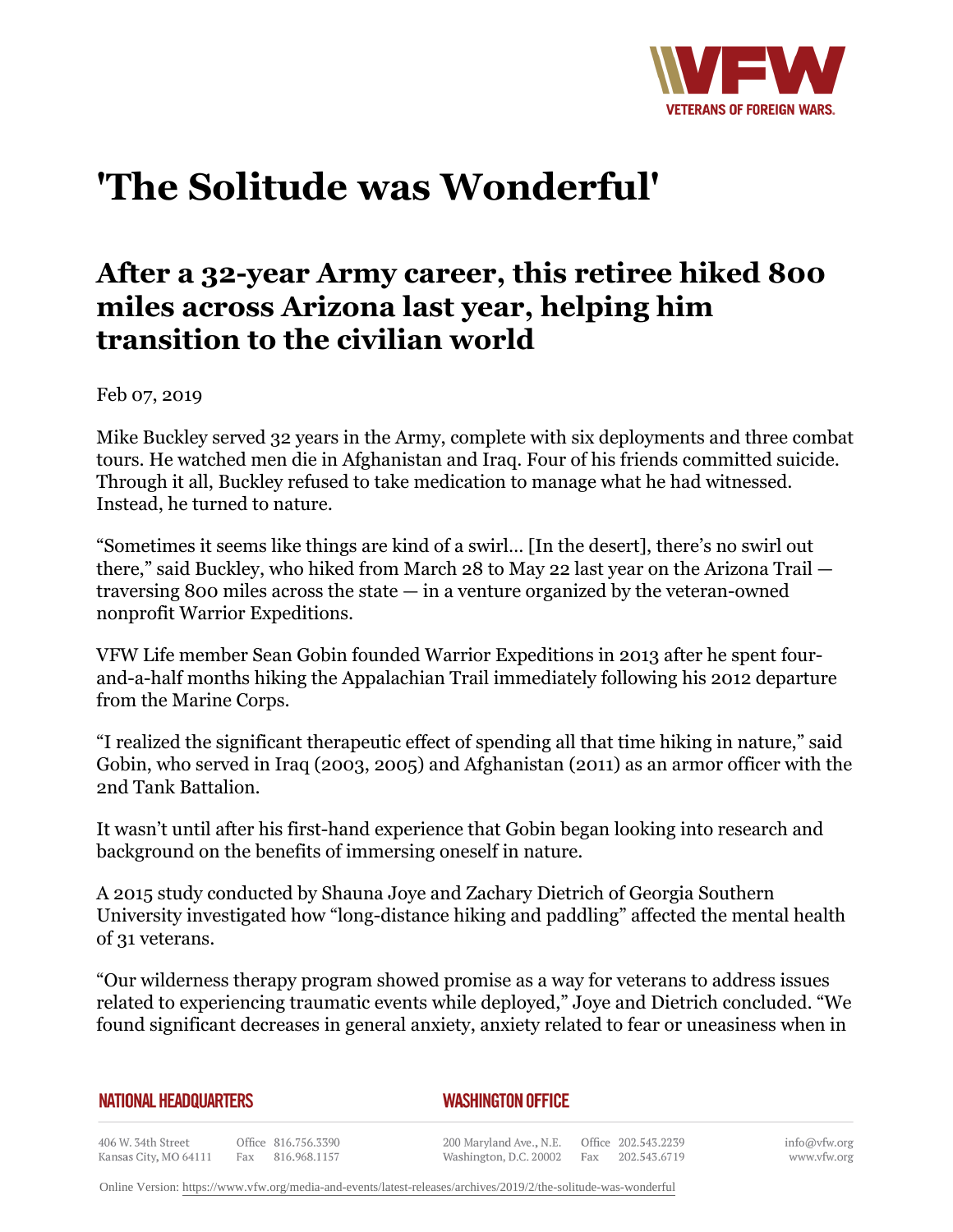new places and around crowds and feelings of wariness or self-consciousness around others."

University of Michigan professors Jason Duvall and Rachel Kaplan studied in 2013 the benefits of such experiences among veterans and also found it beneficial. They found that participants "were much more likely to report significant improvements" in psychological well-being, social functioning and life outlook one week after the program."

"In many cases, these improvements were substantial, with the magnitude of change often 1.5 times that of participants' reporting less serious health issues," Duvall and Kaplan stated.

The professors did note that a small sample size  $-73$  veterans participated in events during the study, but only 31 provided follow-up responses — does not clearly indicate if the improvements are sustainable.

"However, the findings with respect to the reduction in perceived stress and negative affect, as well as the increases in feelings of tranquility and social functioning, suggest such benefits might persist and even continue to increase for several weeks after the intervention," Duvall and Kaplan stated.

## **Confronting a Stigma**

As of Aug. 1, Buckley had been retired for one year, and he said it had been a difficult "year."

"It was harder than I thought it'd be… [You're] transitioning to a culture you, frankly, don't fit into," he said.

Buckley said he started having panic attacks in 2010, after leaving Iraq. But Afghanistan, he said, was worse.

"It was the culmination of the whole year," said Buckley, an at-large member with VFW's Department of New York.

Buckley said there is a "huge stigma" in asking for help, and people in his situation "don't want to be weak."

"You don't want to become that angry vet that everybody whispers about," Buckley said. "I was starting to become that guy."

The Army veteran became aware of Warrior Expeditions through Facebook and sent his information in for consideration. Though he initially wasn't selected, an opportunity later arose to hike the 800-mile trail across Arizona. Buckley said he wanted to participate on the hike because he knew it was an "alternative" treatment.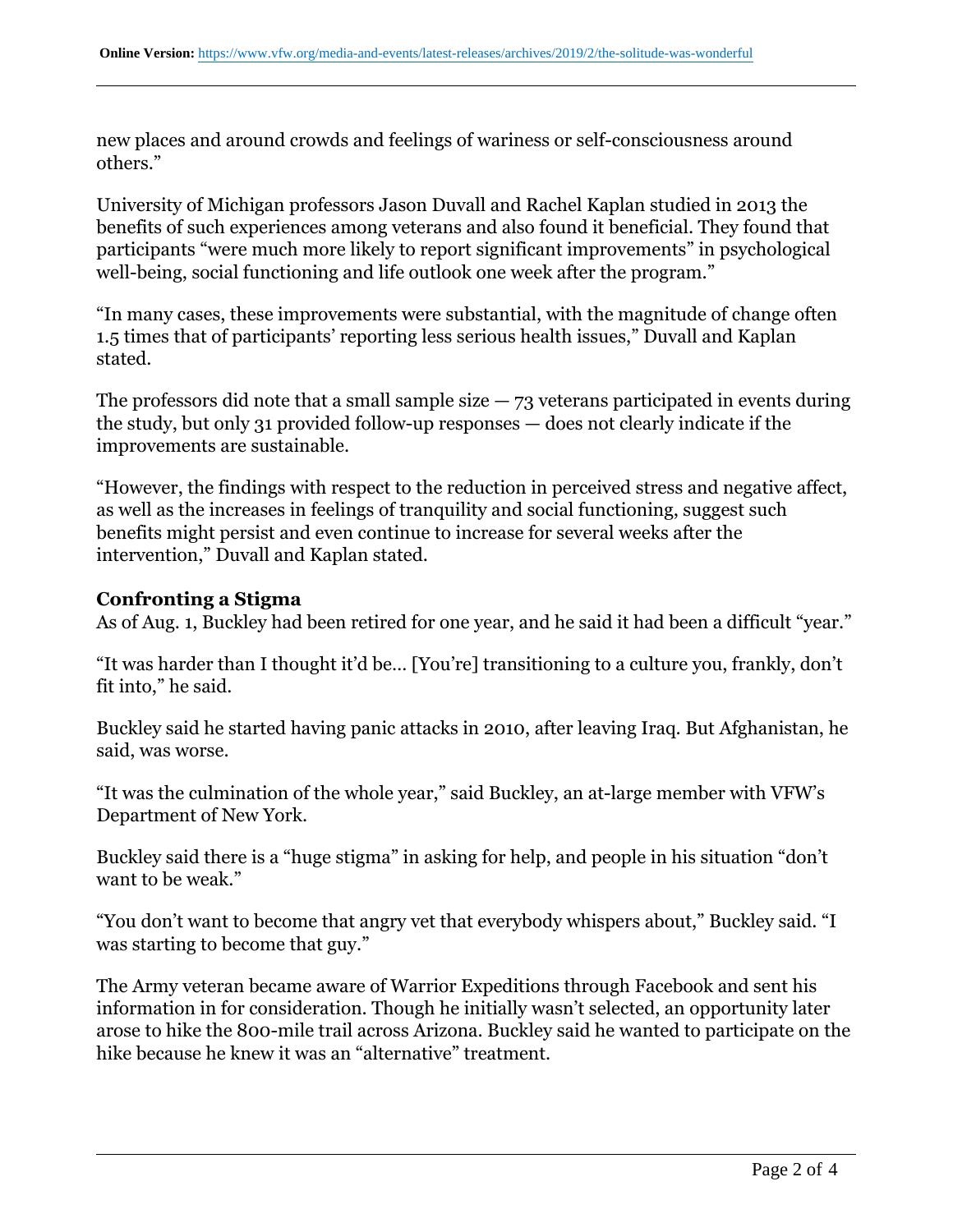"I don't want to be addicted to the pharmaceutical industry," Buckley said. "[They] treat a symptom, they don't provide treatment to the underlying cause."

The biggest challenge during the hike, according to Buckley, wasn't the solitude, but, rather, swollen ankles and the Arizona heat. The trail provides two choices, he said — "move forward or quit."

"The solitude, truthfully, once I locked into it, was wonderful," Buckley said.

Buckley's experience also supports other research from Joye, Dietrich and Joseph Amos Garcia, which specifically looks at Warrior Expeditions participants and was published in 2015 in the Journal of Experiential Education.

"The isolation of the trail gave time for respondents to contemplate what they wanted and needed for their future well-being," Joye, et al. wrote. "Although their goals were vastly different, all respondents made decisions to improve their lives and were confident that they would follow through with their decisions."

## **Becoming One with Nature**

But for Buckley, his most vivid memory was the "absolute primitive" austerity and beauty of the trail itself. The first 500 miles, according to Buckley, consisted of six different mountain ranges.

"It is truly astounding," Buckley said.

What brought Buckley peace from the hike was the calmness and breathtaking moments he experienced — like when he walked up on a desert fox that just looked at him, then went back to its own business.

Gobin said there are three elements related to the programs Warrior Expeditions offers  $-$  a chance to separate themselves from their service, camaraderie of other veterans and community support.

"First is just having eight hours a day of hiking, biking or paddling for months on end in nature," Gobin said. "It gives our vets time and space to decompress from their wartime experiences."

Being surrounded by fellow veterans who can relate to what each other has gone through or is going through — is "really beneficial," according to Gobin. Group sizes range anywhere from two to 10, depending on the type of trail.

"Since you're spending so much time on the trails, it's like a deployment," Gobin said. "[The people you're with] become as close as family."